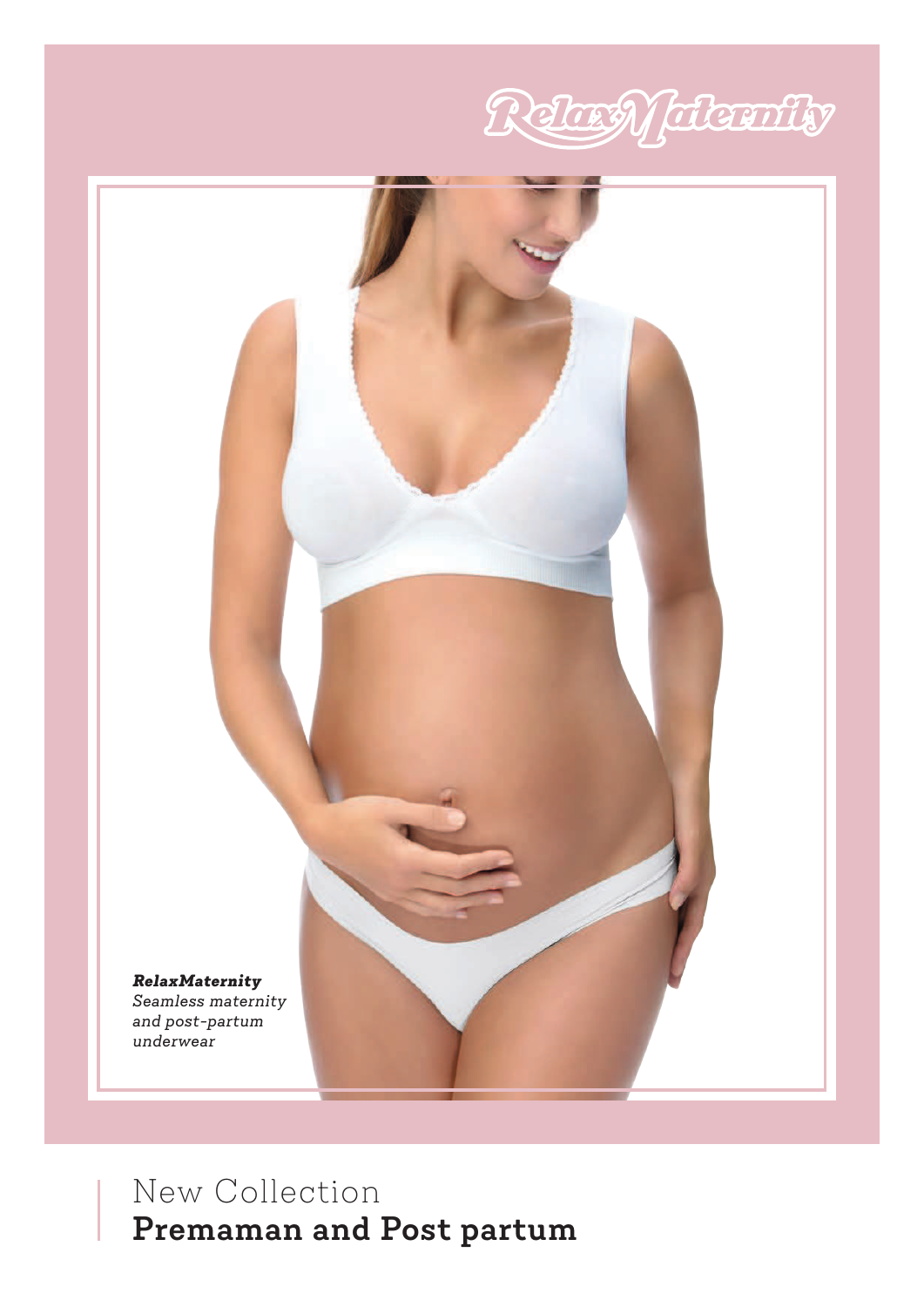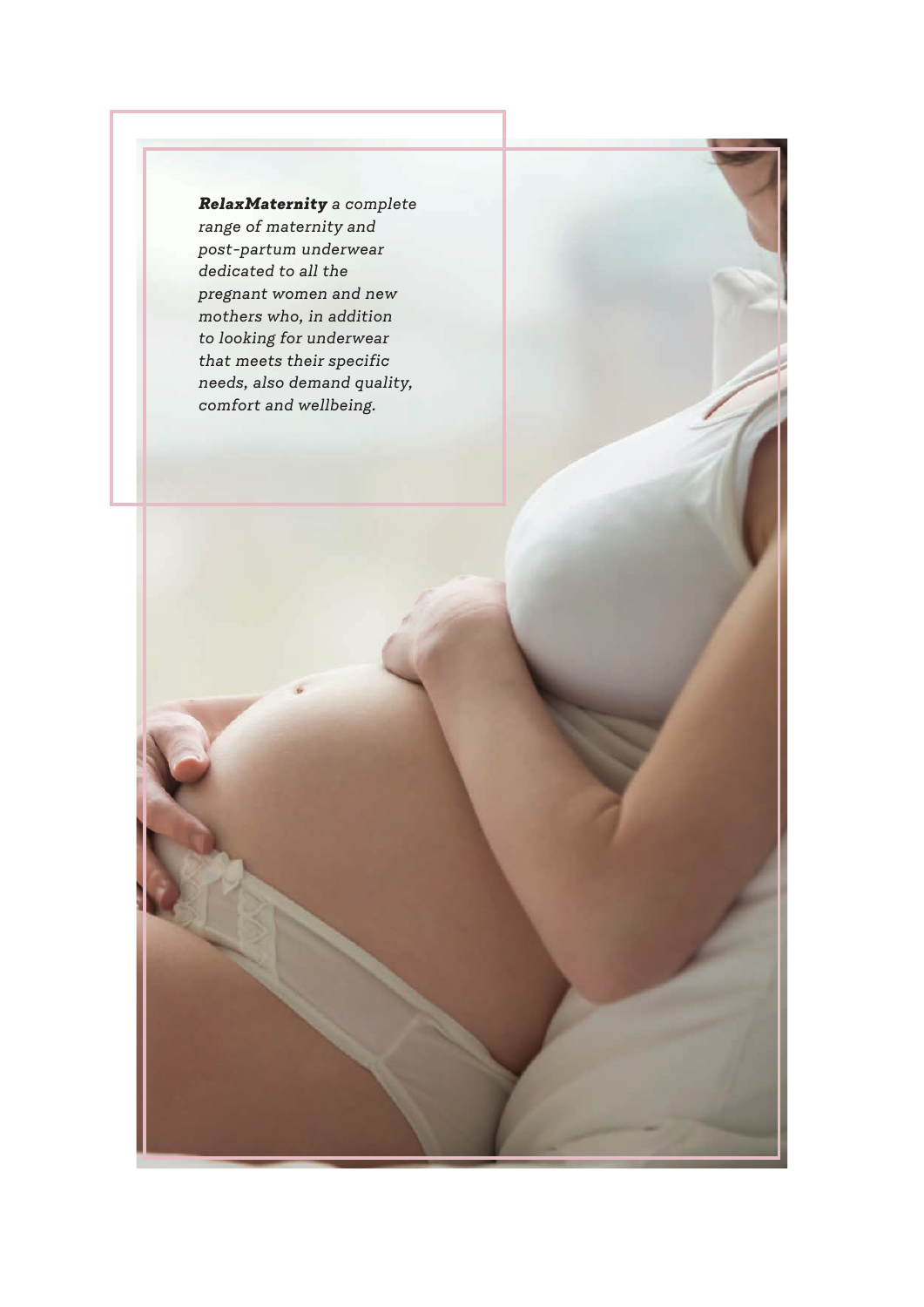TLEETT

RelaxMaternity consists of two product lines: **Premaman** and **Post partum**, with a full range of briefs, bras and girdles, which model, sculpt, restrain and support the parts that inevitably grow during and after pregnancy and are overburdened by extra weight.

RelaxMaternity garments have been specially designed to help women to face the physical changes that occur in pregnancy, and in particular to:

- Help support the increasing weight of the parts of the body that are subject to increased volume.
- Help contain the elongation of muscle fibres, in order to preserve the natural elasticity of the skin.
- Help prevent sagging of the skin and muscle tissue.
- Distribute body weight properly in order to reduce fatigue and maintain good posture.
- Regain muscle tone in the post-partum period.
- Protect the skin, which becomes more sensitive and delicate in pregnancy, from friction and bacterial infections.

RelaxMaternity springs from RelaxSan experience, an established brand in the production of graduated compression stockings. It is thanks to this experience that RelaxMaternity garments are top quality, made with advanced technology and designed to offer women maximum functionality, convenience and hygienic protection.

### **Italian Quality**

RelaxMaternity products are **100% Made in Italy**, products completely designed, manufactured and packed in Italy, to guarantee high quality standards!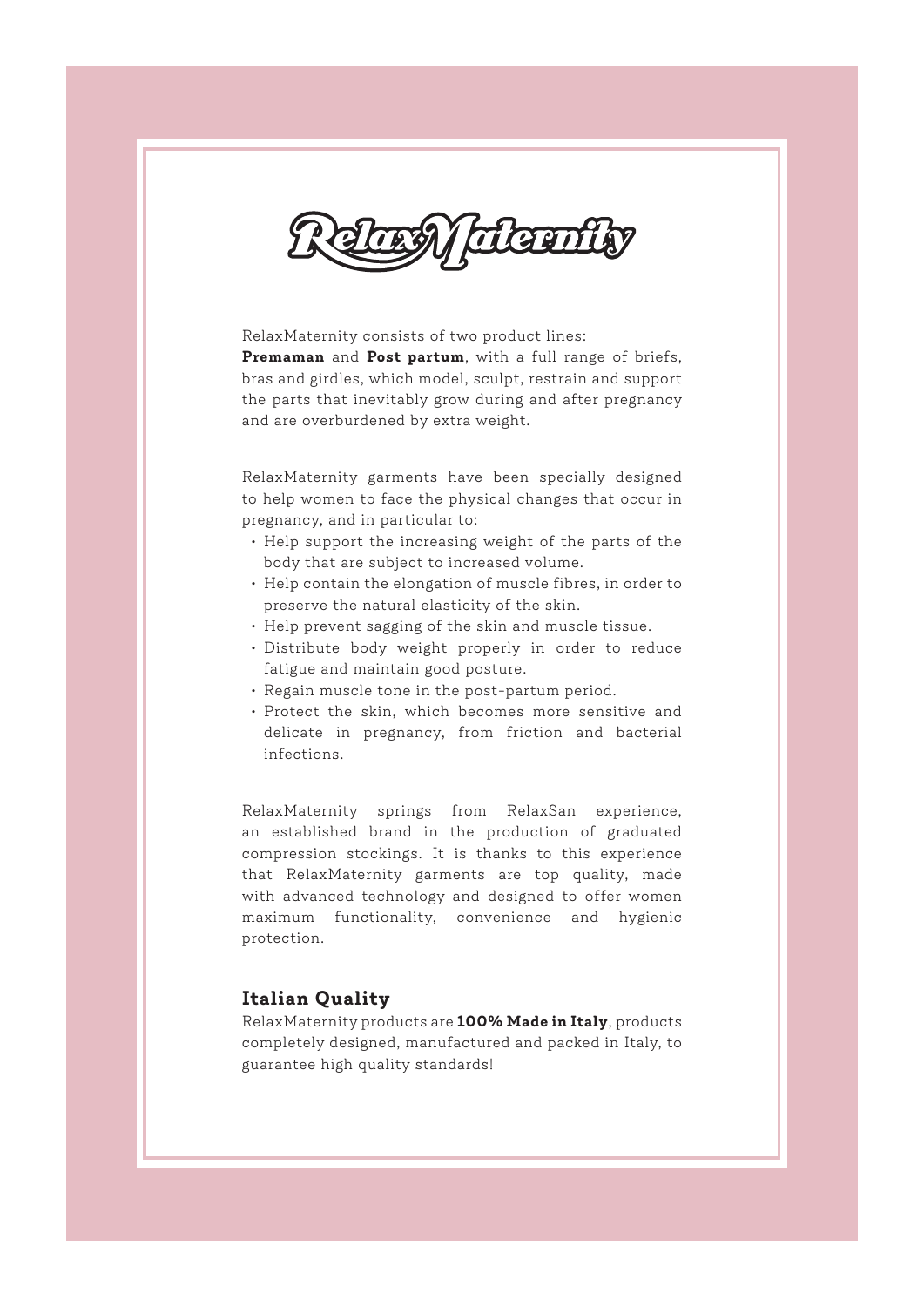# Relaxy falconity



### Premaman **Briefs**

**Art. 5100** Maternity briefs with built-in elastic band to ensure gentle support for the abdomen during pregnancy, without compression. Made with super-elastic fabric, it expands gradually as the baby grows. Fits loosely on the hips, seamless and made of cotton.



**60% CO** Cotton - **32% PA** Nylon - **8% EA** Elastane **140°** (40° **40°**  $\frac{1}{20}$  **X**  $\frac{1}{20}$  **X**  $\frac{1}{20}$ 





### Premaman Silver Briefs

**Art. 5150** Maternity briefs with built-in elastic band to ensure gentle support for the abdomen during pregnancy, without compression. Made of silver X-Static fabric, it protects against bacterial agents and acts as a protective screen against electromagnetic waves from cell phones, radios and TVs. Made with super-elastic fabric, it expands gradually as the baby grows.



**69% PA** Nylon - **20% PA** Silver Metalized Nylon - 11% EA Elastane  $\omega$   $\otimes$   $\otimes$   $\otimes$   $\otimes$ 

### Premaman Silver Belt

**Art. 5400** Maternity tummy-control belt, providing gentle support to the abdomen during pregnancy with built-in elasticity. Made of silver X-Static fabric, it protects against bacterial agents and acts as a protective screen against electromagnetic waves from cell phones, radios and TVs. Total comfort, seamless.



**69% PA** Nylon - **20% PA** Silver Metalized Nylon - **11% EA** Elastane **40°**



#### **Art. 5100 - 5150 - 5400**

|                 | s                         | M                        | L.                       | XI.             | <b>XXL</b>                |
|-----------------|---------------------------|--------------------------|--------------------------|-----------------|---------------------------|
| EU / DE         | 32.                       | $34 - 36$                | $38 - 40$                | $42 - 44$       | $46 - 48$                 |
| FR/ES           | 34                        | $36 - 38$                | $40 - 42$                | $44 - 46$       | $48 - 50$                 |
| IT              | 38                        | $40 - 42$                | $44 - 46$                | $48 - 50$       | $52 - 54$                 |
| RU              | 40                        | $42 - 44$                | $46 - 48$                | $50 - 52$       | $54 - 56$                 |
| USA             | 4                         | $6 - 8$                  | $10 - 12$                | $14 - 16$       | $18 - 20$                 |
| <b>UK/AU/JP</b> | $6 - 8$                   | $10 - 12$                | $14 - 16$                | $18 - 20$       | $22 - 24$                 |
| c               | 60 cm<br>23 <sub>in</sub> | 67 cm<br>26 in           | 75 cm<br>30 in           | 83 cm<br>33 in  | 93 cm<br>37 in            |
| D               | 85 cm<br>34 in            | $91 \text{ cm}$<br>36 in | $99 \text{ cm}$<br>39 in | 107 cm<br>42 in | $115 \text{ cm}$<br>45 in |

#### **Art. 5730 - 5704**

|             | M              | L.              | XL                          | 2XL             | 3XL                       | <b>4XL</b>        |  |
|-------------|----------------|-----------------|-----------------------------|-----------------|---------------------------|-------------------|--|
| IT/RU       | 3 <sup>C</sup> | 4C              | 5C                          | 6C              | 7C                        | 8C                |  |
| EU/JP       | <b>80C</b>     | 85C             | <b>90C</b>                  | 95C             | 100C                      | 105C              |  |
| $ES$ / $FR$ | <b>95C</b>     | 100C            | 105C                        | 110C            | 115C                      | 120C              |  |
| UK/US       | 36C            | 38C             | 40C                         | 42C             | 44C                       | 46C               |  |
| AU          | 14C            | 16C             | 18C                         | 20C             | 22C                       | 24C               |  |
|             |                |                 |                             |                 |                           |                   |  |
| А<br>в      | 95 cm<br>37 in | 100 cm<br>39 in | $105 \text{ cm}$<br>$41$ in | 110 cm<br>43 in | $115 \text{ cm}$<br>45 in | 120 cm<br>47 in   |  |
|             | 80 cm<br>32 in | 85 cm<br>34 in  | 90 cm<br>35 in              | 95 cm<br>37 in  | 100 cm<br>39 in           | 105 cm<br>$41$ in |  |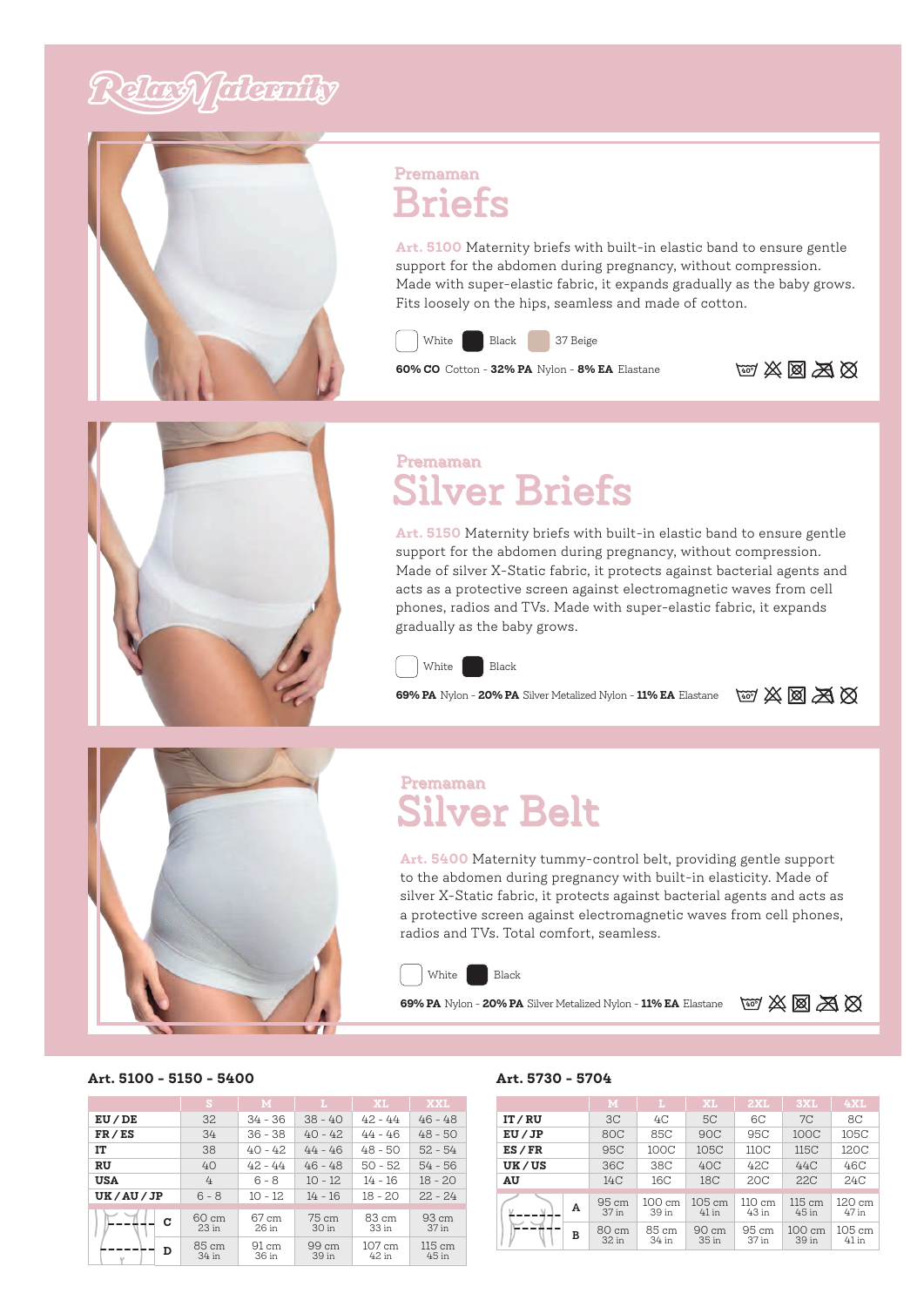### Premaman Support Bra

**Art. 5310** Maternity bra with wide shoulder band. Contains, supports and moulds to the breasts' growing volume during and after pregnancy, retaining elasticity. Crafted with cotton, elasticized and supportive, for a gentle yet effective push-up effect. Maximum ease of use, no hooks.



**60% CO** Cotton - **32% PA** Nylon - **8% EA** Elastane **1407 XX XX XX** 



### Premaman Bra

**Art. 5730** Maternity bra crafted with elasticated cotton jersey with anatomically-cut cups, supporting natural development without compression. Adjustable-length shoulder straps.



White **Black** 

**95% CO** Cotton - **5% EA** Elastane **195% CO**  $\boxtimes$  **86** 



### Premaman Tights



**Graduated maternity compression tights with moulded front gusset**, available with the following compression ratings at the ankle:

**Art. 791 (70 den, 12-17 mmHg)**: Light, designed for individuals with mild circulatory problems, varicose veins and for pregnant women.

**Art. 891 (140 den, 18-22 mmHg)**: Medium, designed for individuals with chronic light circulatory problems, varicose veins, swelling and for pregnant women.



**Art. 791: 83% PA** Nylon - **17% EA** Elastane **Art. 891: 75% PA** Nylon - **25% EA** Elastane



|             | S              | M              | L.              | XL                | <b>XXL</b>                     |
|-------------|----------------|----------------|-----------------|-------------------|--------------------------------|
| IT/RU       | $\overline{c}$ | 3              | 4               | 5                 | $6 - 7$                        |
| EU/JP       | 75             | 80             | 85              | 90                | $95 - 100$                     |
| $ES$ / $FR$ | 90             | 95             | 100             | 105               | $110 - 115$                    |
| UK/US       | 34             | 36             | 38              | 40                | $42 - 44$                      |
| AU          | 12             | 14             | 16              | 18                | $20 - 22$                      |
| А           | 90 cm<br>35 in | 95 cm<br>37 in | 100 cm<br>39 in | 105 cm<br>$41$ in | $110 - 115$ cm<br>$43 - 45$ in |
| в           | 75 cm<br>30 in | 80 cm<br>32 in | 85 cm<br>34 in  | 90 cm<br>36 in    | 95 - 100 cm<br>37 - 39 in      |

#### **Art. 5310 Art. 791 - 891**

| <b>SIZE CHART</b> |    |             | 2           | 3           | 4           | Б.          |
|-------------------|----|-------------|-------------|-------------|-------------|-------------|
|                   | cm | $154 - 162$ | 158 - 166   | $162 - 174$ | $166 - 182$ | $174 - 190$ |
| height            | ft | $5 - 5.3$   | $5.2 - 5.5$ | $5.3 - 5.7$ | $5.5 - 6$   | $5.7 - 6.2$ |
|                   | Kg | $43 - 53$   | $48 - 63$   | $58 - 73$   | $63 - 83$   | $68 - 93$   |
| weight            | lb | $95 - 117$  | $106 - 139$ | $128 - 161$ | 139 - 183   | $150 - 205$ |
| ankle             | cm | $18 - 20.5$ | $20.5 - 23$ | $23 - 25.5$ | $25.5 - 28$ | $28 - 30.5$ |
| girth             | in | $7 - 8$     | $8 - 9$     | $9 - 10$    | $10 - 11$   | $11 - 12$   |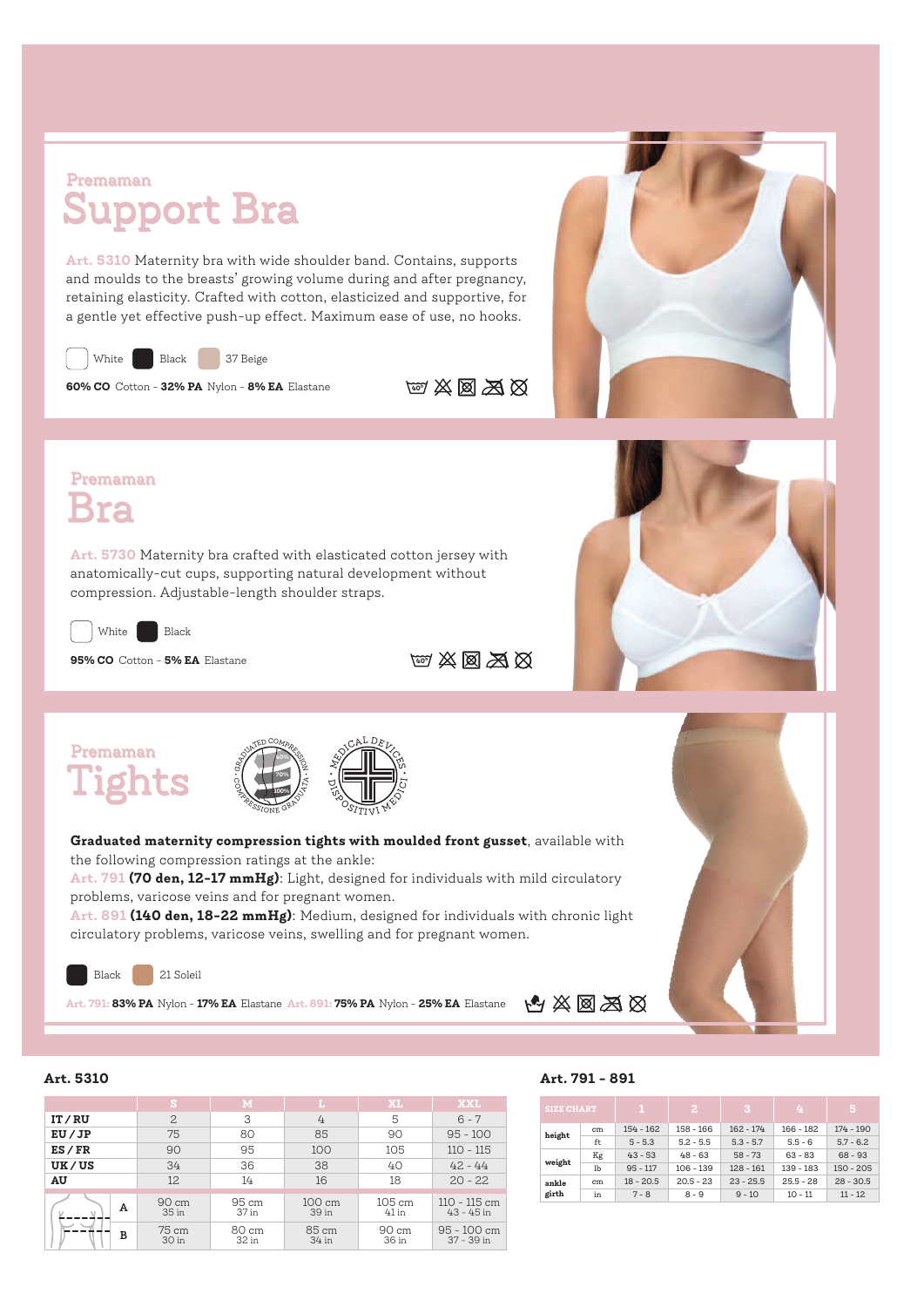

## Post partum Control Briefs

**Art. 5200** Post-partum briefs with elastic compression band. Helps recover the muscle tone of the abdomen post-pregnancy. Slimming effect to reclaim pre-pregnancy shape. Made of cotton for skin transpiration and oxygenation. Seamless.



White Black 37 Beige

**60% CO** Cotton - **32% PA** Nylon - **8% EA** Elastane **140°** X **M**  $\otimes$ 



### Post partum upport Briefs



**Art. 5202** Post-partum briefs with elastic compression band. Four rear splints to prevent it from rolling and

ensuring greater back support. Button opening. Helps recover the muscle tone of the abdomen post-pregnancy. Slimming effect to reclaim prepregnancy shape. Made of soft Microfibre.



**92% PA** Nylon - **8% EA** Elastane **10° A**  $\otimes$  **A**  $\otimes$ 





### Post partum Nursing Bra

**Art. 5703 Nursing bra with clips and adjustable straps** made of soft microfibre. Thanks to the fabric's elasticity, the cups follow the breasts' enlargement without compression. The cups open with a simple hand movement. Adjustable-length shoulder straps.



**92% PA** Nylon - **8% EA** Elastane **40°**



## Post partum Nursing Bra

**Art. 5704 Nursing bra with clips and adjustable straps** made of soft cotton jersey. With anatomically-cut cups to support natural development without compression. The cups open with a simple hand movement. Adjustable-length shoulder straps. (**Size chart art. 5730**)

White

**95% CO** Cotton - **5% EA** Elastane **40° A**  $\otimes$  **A**  $\otimes$ 

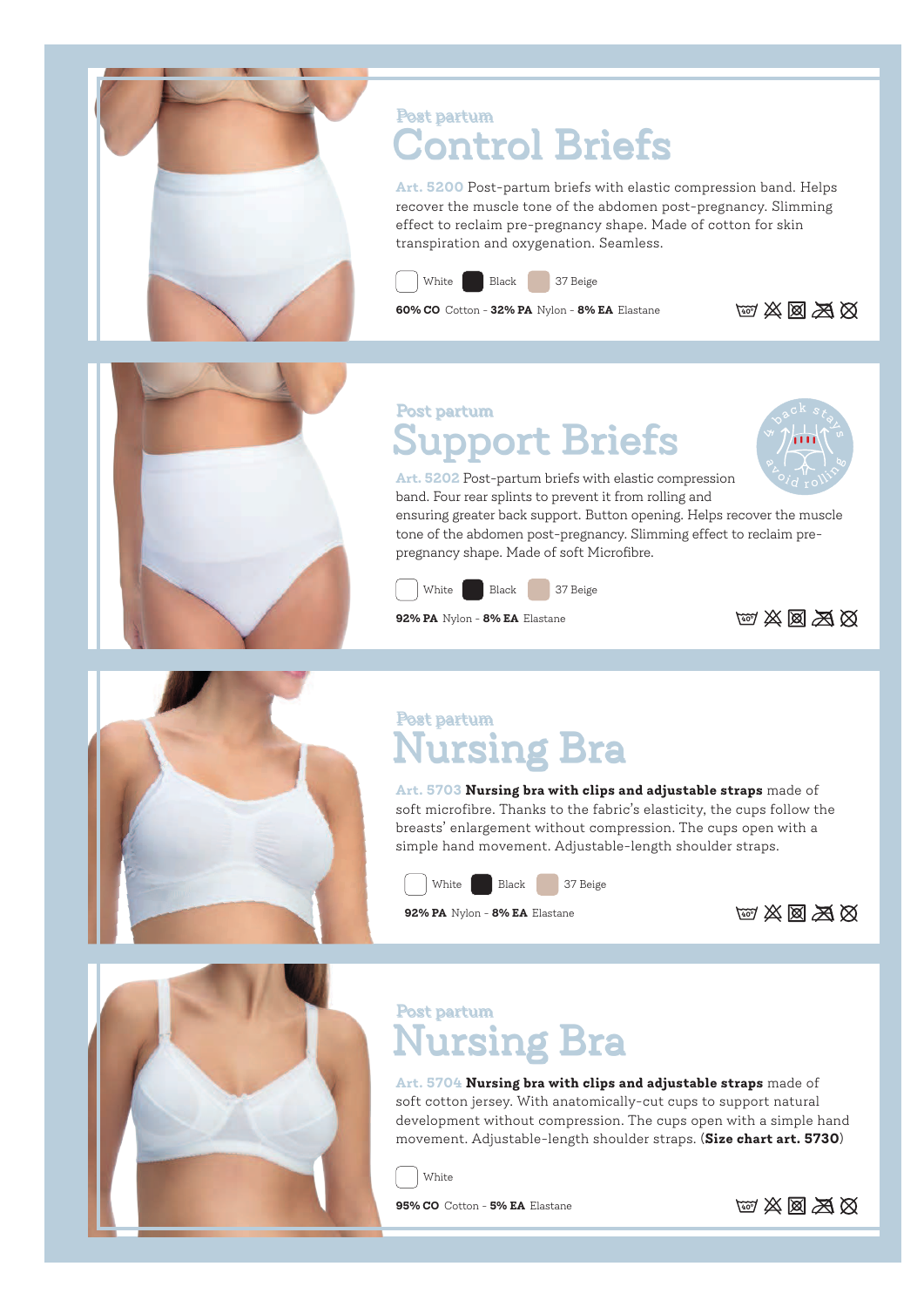## Post partum Nursing Bra

**Art. 5700** Nursing bra with innovative opening system for maximum functionality, convenience and comfort in breastfeeding. Support without compression. Made of elasticated cotton, without seams or hooks.

White Black 37 Beige

**60% CO** Cotton - **32% PA** Nylon - **8% EA** Elastane **1407 XX XX XX** 





**Art. 5702 Nursing bra with clips** made of soft microfibre. Thanks to the fabric's elasticity, the cups follow the breasts' enlargement without compression. The cups open with a simple hand movement. Wide, elasticated shoulder straps for total comfort.



**92% PA** Nylon - **8% EA** Elastane **40° A**  $\otimes$  **A**  $\otimes$ 



### Post partum Smart Nursing Bra

**Art. 5710** Smart Nursing bra with modern design, supportive, elastic, with great ease of use. Supports the breasts during feeding. Made of soft, hypo-allergenic cotton. Without seams or hooks.

White Black 37 Beige

**60% CO** Cotton - **32% PA** Nylon - **8% EA** Elastane **140°** (40° )  $\frac{1}{2}$  (40° )  $\frac{1}{2}$ 



|             | S                                   | M                        | L              | XL                        | <b>XXL</b>               |
|-------------|-------------------------------------|--------------------------|----------------|---------------------------|--------------------------|
| $EU$ / $DE$ | 32.                                 | $34 - 36$                | $38 - 40$      | $42 - 44$                 | $46 - 48$                |
| FR / ES     | 34                                  | $36 - 38$                | $40 - 42$      | $44 - 46$                 | $48 - 50$                |
| IT          | 38                                  | $40 - 42$                | $44 - 46$      | $48 - 50$                 | $52 - 54$                |
| <b>RU</b>   | 40                                  | $42 - 44$                | $46 - 48$      | $50 - 52$                 | $54 - 56$                |
| <b>USA</b>  | 4                                   | $6 - 8$                  | $10 - 12$      | $14 - 16$                 | $18 - 20$                |
| UK/AU/JP    | $6 - 8$                             | $10 - 12$                | $14 - 16$      | $18 - 20$                 | $22 - 24$                |
| c           | $60 \text{ cm}$<br>23 <sub>in</sub> | 67 cm<br>26 in           | 75 cm<br>30 in | $83 \text{ cm}$<br>33 in  | $93 \text{ cm}$<br>37 in |
| D           | 85 cm<br>34 in                      | $91 \text{ cm}$<br>36 in | 99 cm<br>39 in | $107 \text{ cm}$<br>42 in | 115 cm<br>45 in          |

#### **Art. 5200 - 5202 Art. 5700 - 5702 - 5703 - 5710**

|             | S              | M              | L               | XL                | <b>XXL</b>                     |  |  |
|-------------|----------------|----------------|-----------------|-------------------|--------------------------------|--|--|
| IT/RU       | $\overline{c}$ | 3              | 4               | 5                 | $6 - 7$                        |  |  |
| EU/JP       | 75             | 80             | 85              | 90                | $95 - 100$                     |  |  |
| $ES$ / $FR$ | 90             | 95             | 100             | 105               | $110 - 115$                    |  |  |
| UK/US       | 34             | 36             | 38              | 40                | $42 - 44$                      |  |  |
| AU          | 12             | 14             | 16              | 18                | $20 - 22$                      |  |  |
|             |                |                |                 |                   |                                |  |  |
| А<br>в      | 90 cm<br>35 in | 95 cm<br>37 in | 100 cm<br>39 in | 105 cm<br>$41$ in | $110 - 115$ cm<br>$43 - 45$ in |  |  |
|             | 75 cm<br>30 in | 80 cm<br>32 in | 85 cm<br>34 in  | 90 cm<br>36 in    | $95 - 100$ cm<br>37 - 39 in    |  |  |